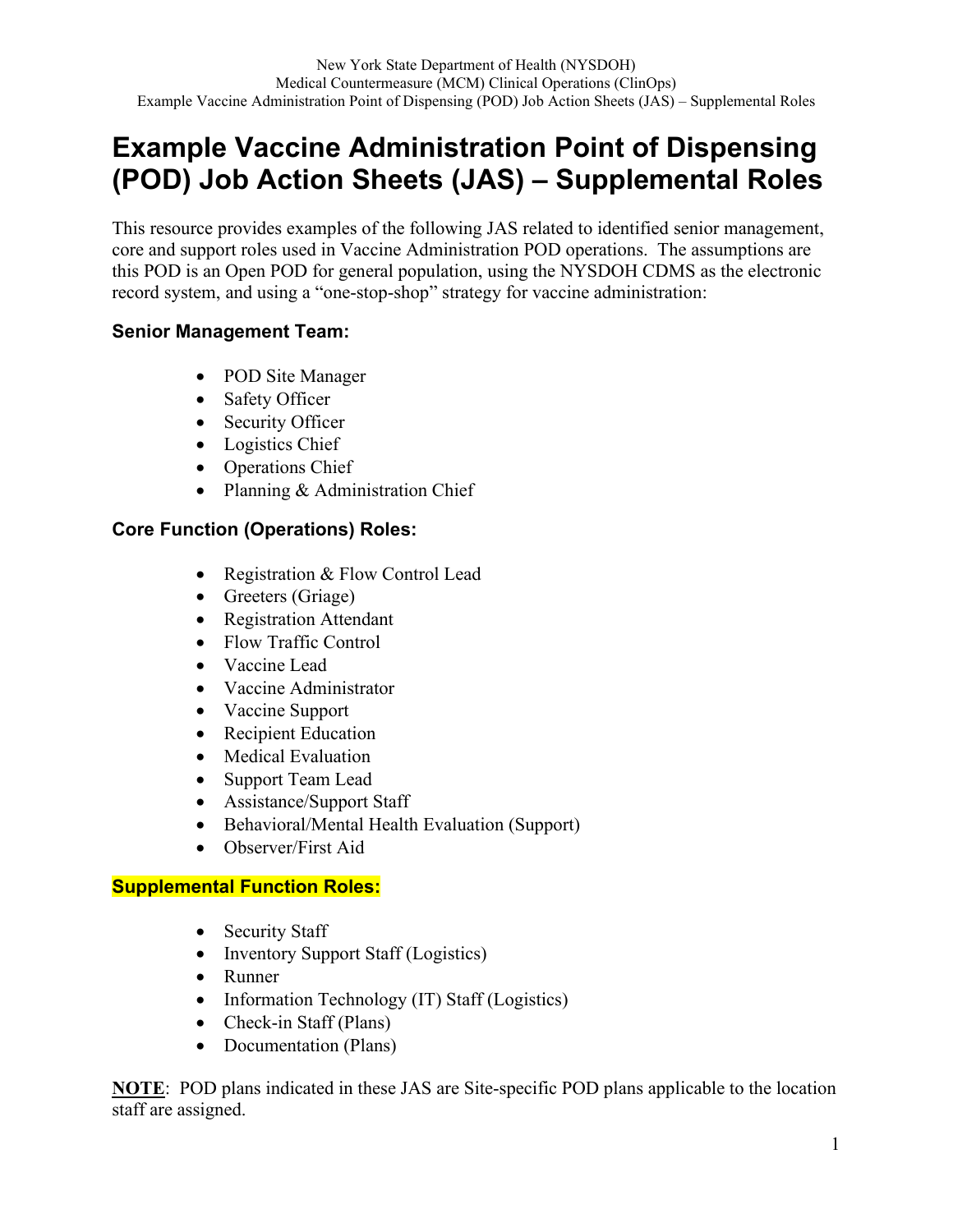| <b>ROLE</b>                                  | <b>SECURITY STAFF</b><br>(Security)                                                                                                                                                                                                                                                                                                                                                                                                                                                                                                                                                                                                                                                               |
|----------------------------------------------|---------------------------------------------------------------------------------------------------------------------------------------------------------------------------------------------------------------------------------------------------------------------------------------------------------------------------------------------------------------------------------------------------------------------------------------------------------------------------------------------------------------------------------------------------------------------------------------------------------------------------------------------------------------------------------------------------|
| <b>REPORT TO</b>                             | Security Officer                                                                                                                                                                                                                                                                                                                                                                                                                                                                                                                                                                                                                                                                                  |
| <b>SUPERVISE</b>                             | None                                                                                                                                                                                                                                                                                                                                                                                                                                                                                                                                                                                                                                                                                              |
| <b>JOB DESCRIPTION</b>                       | Work with Security Officer and POD Staff to monitor internal and external security of<br>site, personnel and operational equipment and supplies, including pharmaceuticals.<br>Closely works with Safety Officer on hazard and safety issues or conditions.                                                                                                                                                                                                                                                                                                                                                                                                                                       |
| <b>PREFERRED SKILLS</b><br>OR QUALIFICATIONS | $\Box$ Comprehensive knowledge on facility security, crowd control and law enforcement<br>protocols for mass gatherings<br>Knowledge on local and state law enforcement considerations for emergency<br>$\Box$<br>operations<br>$\Box$ Clear written and verbal communication skills<br>Minimum training: ICS 100, 200 NIMS 700, 800<br>□                                                                                                                                                                                                                                                                                                                                                         |
| <b>BEGINNING OF</b><br><b>SHIFT DUTIES</b>   | Sign-In with Check-In/Out upon arrival (or at the beginning of POD assignment<br>$\Box$<br>each day), obtain POD ID vest and other assigned equipment (radio, etc.)<br>Read the Role-specific Job Action Sheet (JAS) and review POD Plan as needed<br>$\Box$<br>Review site-specific security plan and related security procedures/protocols<br>⊔<br>including evacuation, active shooter/attacker and any identified site-specific<br>procedures<br>Receive brief on security plans, reporting procedures for security or safety<br>$\Box$<br>conditions, and establish routine checks/briefings<br>Review access protocols (Identification, etc.) with Security Officer<br>□                    |
| <b>JOB DUTIES</b>                            | $\Box$ Secure the Command Post, POD (interior and exterior) and other sensitive areas<br>from unauthorized access.<br>Organize and enforce traffic flow and security<br>⊔<br>Alert the Security Officer immediately of any unsafe, hazardous or security related<br>$\Box$<br>conditions at POD and provide recommendation to prevent, mitigate and remove<br>such conditions<br>$\Box$ Observe all contacts for signs of stress and inappropriate behavior.<br>Enforce search and seizure identification and checks procedures.<br>⊔<br>Prevent and remove unauthorized persons from restricted areas.<br>⊔<br>Document all security issues which occur during assigned operational period.<br>❏ |
| <b>END OF SHIFT</b><br><b>DUTIES</b>         | Verify return schedule as needed.<br>⊔<br>Return ID Vest and equipment.                                                                                                                                                                                                                                                                                                                                                                                                                                                                                                                                                                                                                           |
| <b>DEMOBILIZATION</b><br><b>DUTIES</b>       | Participate in team debriefing<br>$\Box$<br>Notifies Security Officer of arrival at home station.<br>⊔                                                                                                                                                                                                                                                                                                                                                                                                                                                                                                                                                                                            |
| <b>DOCUMENTS TO</b><br><b>REVIEW</b>         | POD Plan<br>❏<br>Site Specific Security Plan<br>Security procedures/protocols                                                                                                                                                                                                                                                                                                                                                                                                                                                                                                                                                                                                                     |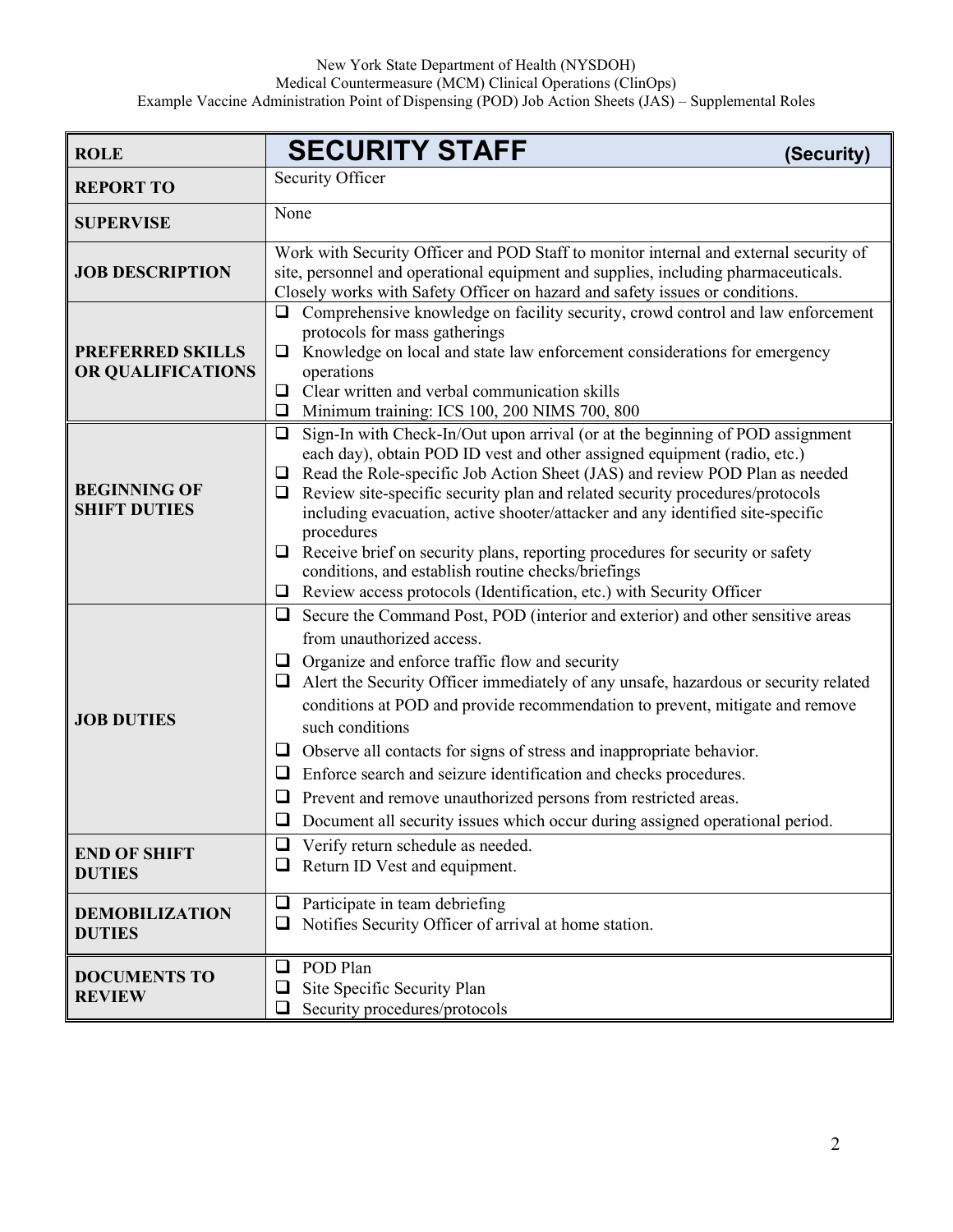| <b>ROLE</b>                                  | <b>INVENTORY SUPPORT STAFF</b><br>(Logistics)                                                                                                                                                                                                                                                                                                                                                                                                                                                                                                                                                                                                                                                                                                                                                                 |
|----------------------------------------------|---------------------------------------------------------------------------------------------------------------------------------------------------------------------------------------------------------------------------------------------------------------------------------------------------------------------------------------------------------------------------------------------------------------------------------------------------------------------------------------------------------------------------------------------------------------------------------------------------------------------------------------------------------------------------------------------------------------------------------------------------------------------------------------------------------------|
| <b>REPORT TO</b>                             | Logistics Chief/Lead                                                                                                                                                                                                                                                                                                                                                                                                                                                                                                                                                                                                                                                                                                                                                                                          |
| <b>SUPERVISE</b>                             | N/A                                                                                                                                                                                                                                                                                                                                                                                                                                                                                                                                                                                                                                                                                                                                                                                                           |
| <b>JOB DESCRIPTION</b>                       | Work with Logistics Chief and POD staff to provide requested supplies in sufficient<br>quantities during POD operations. Supports or coordinates other logistical functions<br>(food, cleaning service, etc). Advises the POD Manager on issues related to equipment<br>and supplies.                                                                                                                                                                                                                                                                                                                                                                                                                                                                                                                         |
| <b>PREFERRED SKILLS</b><br>OR QUALIFICATIONS | Comprehensive knowledge on Logistics processing and inventory management<br>⊔<br>$\Box$ Skills in using MERITS and Microsoft Excel or other inventory management system<br>to support tracking and documentation of equipment and supplies<br>$\Box$ Clear written and verbal communication skills<br>$\Box$ Minimum training: ICS 100, NIMS 700                                                                                                                                                                                                                                                                                                                                                                                                                                                              |
| <b>BEGINNING OF</b><br><b>SHIFT DUTIES</b>   | Sign-In with Check-In/Out upon arrival (or at the beginning of POD assignment<br>❏<br>each day), obtain POD ID vest and other assigned equipment (radio, etc.)<br>Read role-specific Job Action Sheet (JAS) and review POD Plan as needed<br>□<br>Obtain briefing from Logistics Chief/Lead on operational period goals and strategies<br>□<br>Attend Just-in-Time Training (JITT) on inventory control, documentation, security<br>❏<br>and other logistic protocols<br>$\Box$ Familiarize with inventory management system<br>$\Box$ Review current equipment and supply inventory<br>Review re-supply procedures for Vaccine Administration stations with Logistics<br>Chief/Lead                                                                                                                          |
| <b>JOB DUTIES</b>                            | $\Box$ Secure and maintain inventory control of all POD equipment and supplies.<br>Work with Logistics Chief/Lead on proper storage and handling of vaccines<br>□<br>throughout operations, including cold chain requirements.<br>Maintain and monitor cold chain procedures for vaccines, documenting regular<br>$\Box$<br>checks on a temperature log<br>Work with Runner to ensure all Vaccine Administration and other POD stations are<br>❏<br>resupplied as needed, and document any items issued in inventory management<br>system.<br>Provide on-going status report of equipment and supplies to Logistics Chief/Lead as<br>needed, identifying gaps and future re-supply needs.<br>Return and document unused vaccine and other essential supplies to secured area<br>⊔<br>upon operations closure. |
| <b>END OF SHIFT</b><br><b>DUTIES</b>         | $\Box$ Verify return schedule as needed.<br>Return ID Vest and equipment.<br>⊔                                                                                                                                                                                                                                                                                                                                                                                                                                                                                                                                                                                                                                                                                                                                |
| <b>DEMOBILIZATION</b><br><b>DUTIES</b>       | Participate in team debriefing<br>$\Box$<br>Notifies Logistics Chief of arrival at home station.                                                                                                                                                                                                                                                                                                                                                                                                                                                                                                                                                                                                                                                                                                              |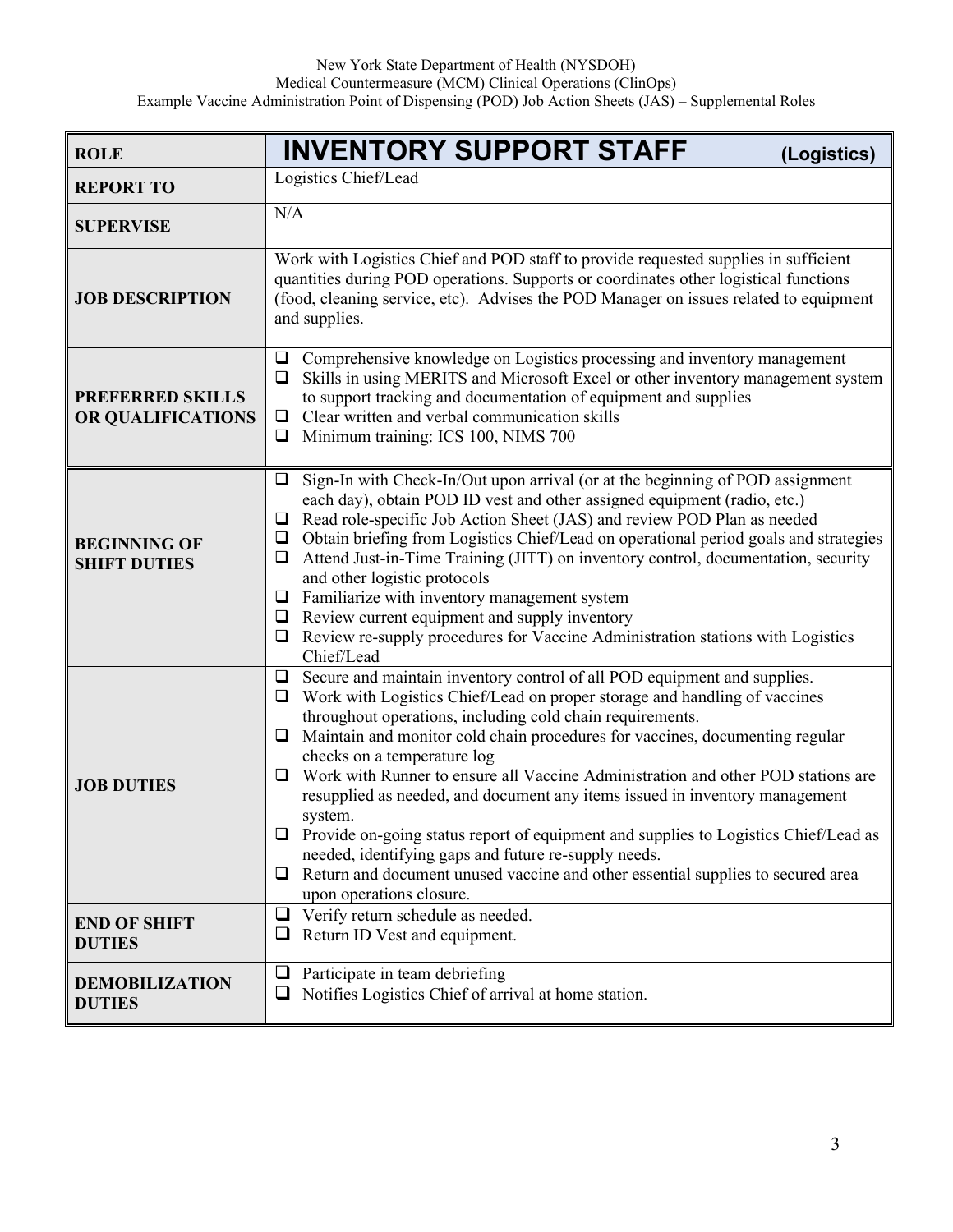#### New York State Department of Health (NYSDOH)

Medical Countermeasure (MCM) Clinical Operations (ClinOps)

Example Vaccine Administration Point of Dispensing (POD) Job Action Sheets (JAS) – Supplemental Roles

| <b>ROLE</b>                                  | <b>RUNNER</b><br>(Logistics)                                                                                                                                                                                                                                                                                                                                                                                                                                                                                                                                                                                                                                                                                                                               |
|----------------------------------------------|------------------------------------------------------------------------------------------------------------------------------------------------------------------------------------------------------------------------------------------------------------------------------------------------------------------------------------------------------------------------------------------------------------------------------------------------------------------------------------------------------------------------------------------------------------------------------------------------------------------------------------------------------------------------------------------------------------------------------------------------------------|
| <b>REPORT TO</b>                             | Logistics Chief/Lead                                                                                                                                                                                                                                                                                                                                                                                                                                                                                                                                                                                                                                                                                                                                       |
| <b>SUPERVISE</b>                             | N/A                                                                                                                                                                                                                                                                                                                                                                                                                                                                                                                                                                                                                                                                                                                                                        |
| <b>JOB DESCRIPTION</b>                       | Work with Logistics Chief, Inventory Support Staff and POD staff to fulfill vaccine<br>station and other POD stations resupply requests. Assists in messaging and other tasks<br>as needed to support logistics and senior management.                                                                                                                                                                                                                                                                                                                                                                                                                                                                                                                     |
| <b>PREFERRED SKILLS</b><br>OR QUALIFICATIONS | Knowledge of inventory management systems and equipment<br>❏<br>Clear verbal and written communication skills<br>$\Box$<br>Minimum training: ICS 100<br>❏                                                                                                                                                                                                                                                                                                                                                                                                                                                                                                                                                                                                  |
| <b>BEGINNING OF</b><br><b>SHIFT DUTIES</b>   | Sign-In with Check-In/Out upon arrival (or at the beginning of POD assignment<br>$\Box$<br>each day), obtain POD ID vest and other assigned equipment (radio, etc.)<br>$\Box$ Read role-specific Job Action Sheet (JAS) and review POD layout<br>Obtain briefing from Logistics Chief/Lead on operational period goals and strategies<br>❏<br>$\Box$ Attend Just-in-Time Training (JITT) on inventory control, documentation, security<br>and other logistic protocols<br>$\Box$ Familiarize with inventory management system and supply stock<br>$\Box$ Review re-supply request procedure with Logistics Chief/Lead and Inventory<br><b>Support Staff</b>                                                                                                |
| <b>JOB DUTIES</b>                            | Assist with inventory control as needed of vaccine and ancillary equipment and<br>❏<br>supplies.<br>$\Box$ Retrieve and provide all requested vaccine and ancillary equipment and supplies to<br>vaccination stations and other POD stations upon request<br>$\Box$ Check in with Vaccination Lead and vaccination stations periodically to review<br>supply and anticipate needs to reduce operational pauses needed for resupply.<br>$\Box$ Assist in messaging or information gathering of other POD stations as assigned by<br>Logistics Chief to aide in maintenance of overall POD operations<br>Provide on-going status report of supplies to Logistics Chief/Lead as needed,<br>□<br>identifying gaps and shortages as soon as they are recognized |
| <b>END OF SHIFT</b><br><b>DUTIES</b>         | Verify return schedule as needed.<br>⊔<br>$\Box$ Return ID Vest and equipment.<br>Brief incoming relief<br>❏                                                                                                                                                                                                                                                                                                                                                                                                                                                                                                                                                                                                                                               |
| <b>DEMOBILIZATION</b><br><b>DUTIES</b>       | Participate in team debriefing<br>⊔<br>Notifies Logistics Chief of arrival at home station.                                                                                                                                                                                                                                                                                                                                                                                                                                                                                                                                                                                                                                                                |
| <b>DOCUMENTS TO</b><br><b>REVIEW</b>         | Runner JAS<br>$\Box$<br>POD Plan/layout<br>⊔<br>Inventory list<br>❏                                                                                                                                                                                                                                                                                                                                                                                                                                                                                                                                                                                                                                                                                        |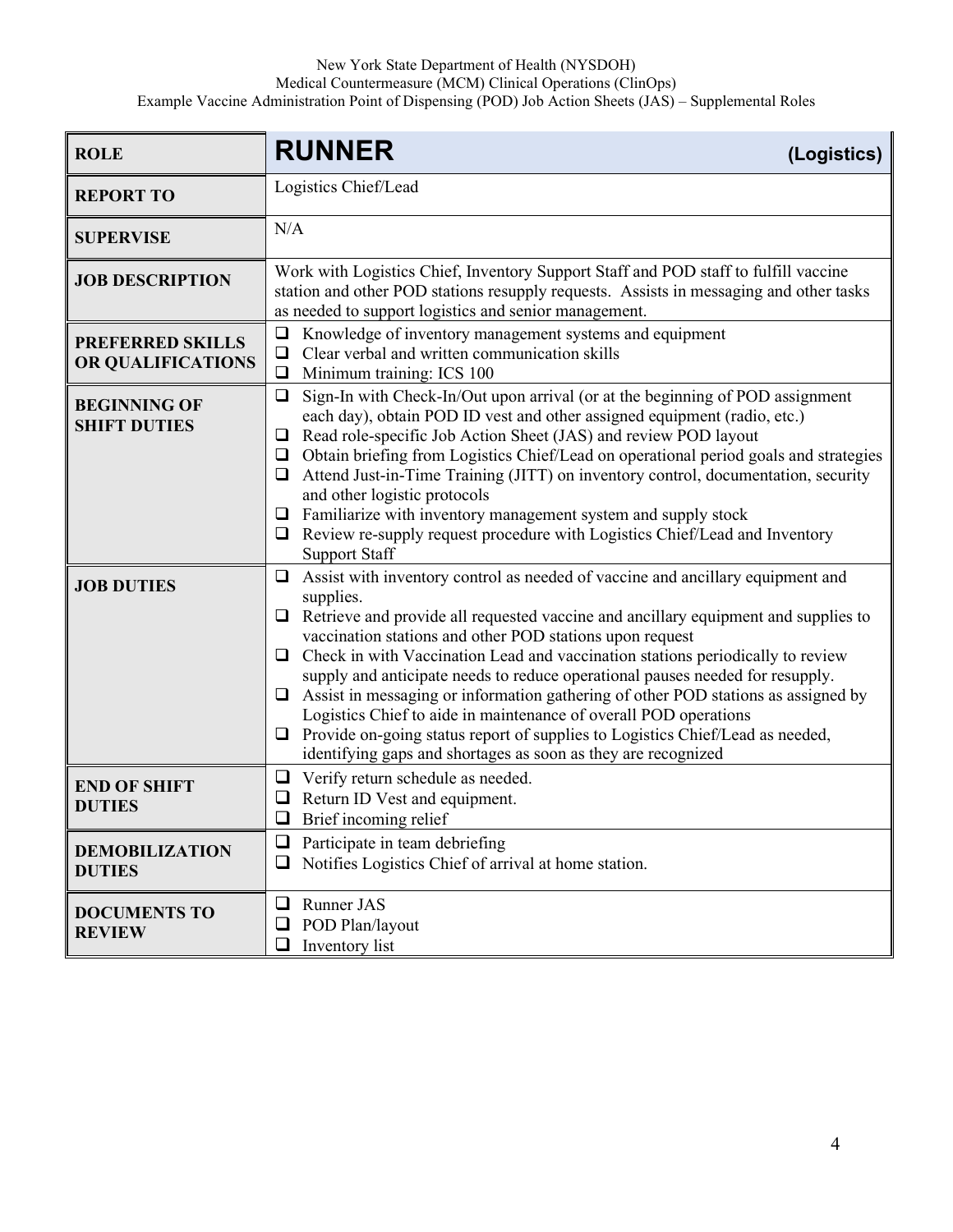| <b>ROLE</b>                                  | <b>INFORMATION TECHNOLOGY (IT) STAFF</b><br>(Logistics)                                                                                                                                                                                                                                                                                                                                                                                                                                                                                                                                                                                                                                                                                                           |
|----------------------------------------------|-------------------------------------------------------------------------------------------------------------------------------------------------------------------------------------------------------------------------------------------------------------------------------------------------------------------------------------------------------------------------------------------------------------------------------------------------------------------------------------------------------------------------------------------------------------------------------------------------------------------------------------------------------------------------------------------------------------------------------------------------------------------|
| <b>REPORT TO</b>                             | Logistics Chief/Lead                                                                                                                                                                                                                                                                                                                                                                                                                                                                                                                                                                                                                                                                                                                                              |
| <b>SUPERVISE</b>                             | N/A                                                                                                                                                                                                                                                                                                                                                                                                                                                                                                                                                                                                                                                                                                                                                               |
| <b>JOB DESCRIPTION</b>                       | Work with Logistics Chief and POD staff to set up and maintain all information<br>technology equipment required for POD operations.                                                                                                                                                                                                                                                                                                                                                                                                                                                                                                                                                                                                                               |
| <b>PREFERRED SKILLS</b><br>OR QUALIFICATIONS | Comprehensive knowledge of information technology and inventory management<br>❏<br>systems and equipment<br><b>Q</b> Familiarity or experience with Medical Emergency Response Inventory Tracking<br>System (MERITS) and Microsoft Excel<br>• Familiarity with Health Commerce System, including Countermeasure Data<br>Management System<br>$\Box$ Clear verbal and written communication skills<br>$\Box$ Minimum training: ICS 100                                                                                                                                                                                                                                                                                                                             |
| <b>BEGINNING OF</b><br><b>SHIFT DUTIES</b>   | Sign-In with Check-In/Out upon arrival (or at the beginning of POD assignment<br>❏<br>each day), obtain POD ID vest and other assigned equipment (radio, etc.)<br>Read role-specific Job Action Sheet (JAS) and review POD Plan as needed<br>□<br>Obtain briefing from Logistics Chief/Lead on operational period goals and strategies<br>$\Box$<br>Attend Just-in-Time Training (JITT) on inventory control, documentation, security<br>□<br>and other logistic protocols<br>$\Box$ Familiarize with inventory management system<br>$\Box$ Meet with Logistics Chief/Lead to review needed IT and computing equipment<br>Set up and test all IT equipment, including internet connectivity, printers,<br>□<br>computers, etc. according to POD Plans (if needed) |
| <b>JOB DUTIES</b>                            | Maintain inventory control of all IT equipment and supplies.<br>$\Box$<br>Diagnose and troubleshoot all IT and connectivity issues as raised by POD Staff<br>$\Box$<br>Provide on-going status report of equipment and supplies to Logistics Chief/Lead as<br>❏<br>needed, identifying gaps and possible streamlining opportunities.                                                                                                                                                                                                                                                                                                                                                                                                                              |
| <b>END OF SHIFT</b><br><b>DUTIES</b>         | $\Box$ Verify return schedule as needed.<br>Collect and secure any mobile equipment (if last shift of the day)<br>u<br>Return ID Vest and equipment.<br>$\Box$<br>Brief incoming relief<br>$\Box$                                                                                                                                                                                                                                                                                                                                                                                                                                                                                                                                                                 |
| <b>DEMOBILIZATION</b><br><b>DUTIES</b>       | Participate in team debriefing<br>⊔<br>Notifies Logistics Chief of arrival at home station.                                                                                                                                                                                                                                                                                                                                                                                                                                                                                                                                                                                                                                                                       |
| <b>DOCUMENTS TO</b><br><b>REVIEW</b>         | <b>IT Staff JAS</b><br>❏<br>POD Site IT Checklist<br>⊔<br>POD Plan<br>□<br>IT equipment list                                                                                                                                                                                                                                                                                                                                                                                                                                                                                                                                                                                                                                                                      |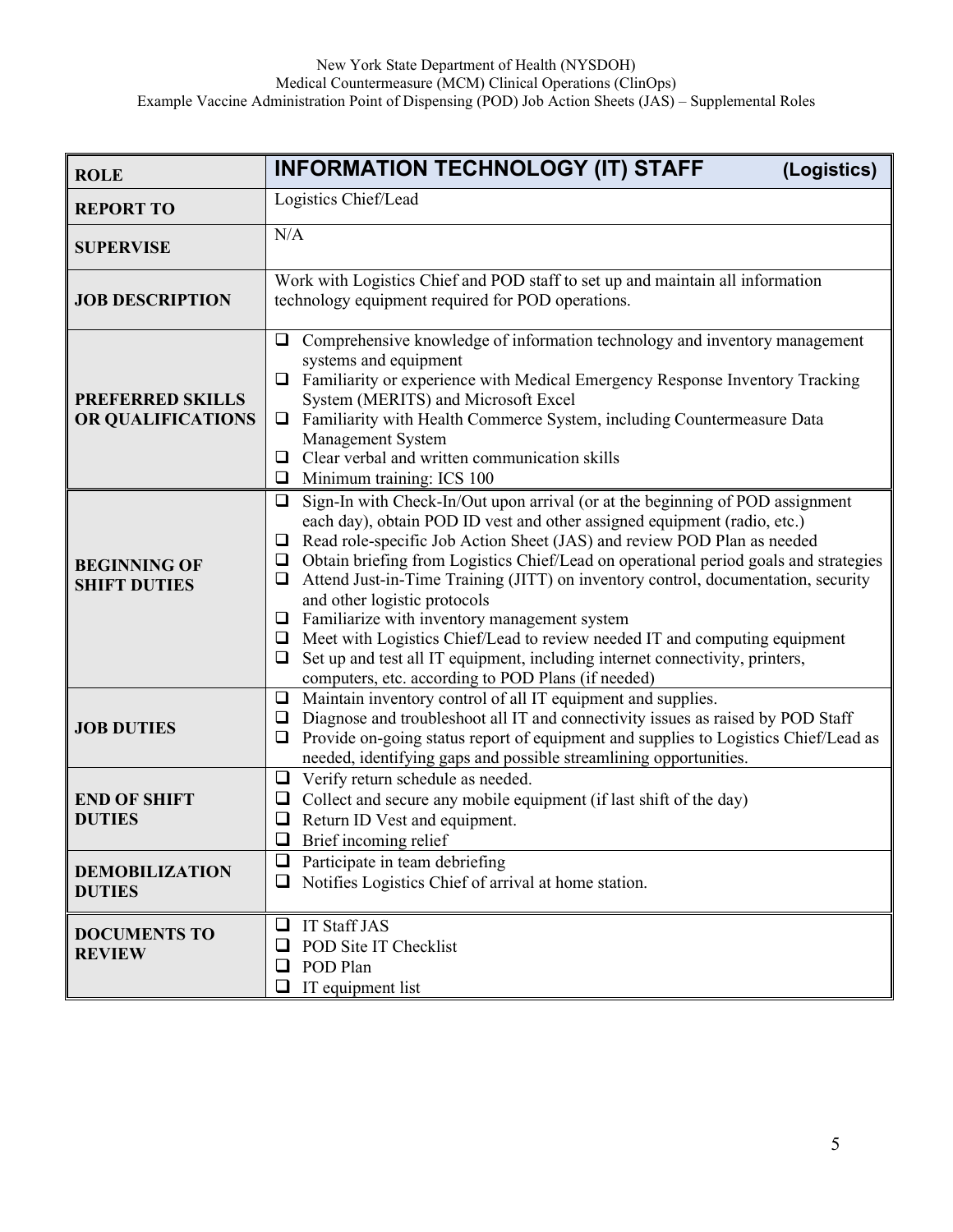| <b>ROLE</b>                                  | <b>CHECK-IN STAFF</b><br>(Planning)                                                                                                                                                                                                                                                                                                                                                                                                                                                                                                                                                                                    |
|----------------------------------------------|------------------------------------------------------------------------------------------------------------------------------------------------------------------------------------------------------------------------------------------------------------------------------------------------------------------------------------------------------------------------------------------------------------------------------------------------------------------------------------------------------------------------------------------------------------------------------------------------------------------------|
| <b>REPORT TO</b>                             | Planning & Administration Chief                                                                                                                                                                                                                                                                                                                                                                                                                                                                                                                                                                                        |
| <b>SUPERVISE</b>                             | N/A                                                                                                                                                                                                                                                                                                                                                                                                                                                                                                                                                                                                                    |
| <b>JOB DESCRIPTION</b>                       | Ensures sign-in and out of all staff and volunteers assigned to the POD, as well as<br>supporting other critical record-keeping and documentation activities as assigned by the<br>Planning & Administration Chief.                                                                                                                                                                                                                                                                                                                                                                                                    |
| <b>PREFERRED SKILLS</b><br>OR QUALIFICATIONS | Knowledge of emergency operation documentation needs and ICS forms<br>⊔<br>Skills in written and reporting information<br>$\Box$<br>Minimum training: ICS 100, 200 NIMS 700<br>$\Box$                                                                                                                                                                                                                                                                                                                                                                                                                                  |
| <b>BEGINNING OF</b><br><b>SHIFT DUTIES</b>   | Set up Check-in/Out station upon arrival<br>$\Box$<br>Obtain POD vest and other issuable equipment to be assigned to incoming staff from<br>□<br>Logistics Chief<br>Sign-In and obtain POD ID vest and other assigned equipment (radio, etc.)<br>⊔<br>Ensure all incoming staff/volunteers sign-in on appropriate form<br>❏<br>Read the Role-specific Job Action Sheet (JAS) and review POD Plan as needed<br>❏<br>Ensure all Senior Management and earlier arriving POD staff are signed in<br>$\Box$<br>Obtain briefing from Planning & Administration Chief on operational period goals<br>$\Box$<br>and strategies |
| <b>JOB DUTIES</b>                            | Maintain Check In/Out station ensuring all staff appropriately sign-in and out.<br>□<br>Maintain inventory control on all issuable equipment provided to staff upon check-<br>❏<br>in, noting gaps and issues with Planning & Administration Chief and Logistics Staff.<br>Record hours, staff numbers and other summary data points for Planning $\&$<br>□<br>Administration Chief.<br>Support other Planning and Administration tasks, including Incident Action Plan<br>□<br>(IAP) development, reports and other documentation activities as assigned by the<br>Planning & Administration Chief.                   |
| <b>END OF SHIFT</b><br><b>DUTIES</b>         | Inform Planning & Administration Chief of any consistent issues or problems during<br>❏<br>operation period<br>Verify return schedule as needed.<br>Collect and secure issuable equipment (if last shift of the day) and return to logistics.<br>⊔<br>Return ID Vest and equipment.<br>⊔                                                                                                                                                                                                                                                                                                                               |
| <b>DEMOBILIZATION</b><br><b>DUTIES</b>       | Participate in team debriefing<br>⊔<br>Notifies Planning & Administration Chief of arrival at home station.                                                                                                                                                                                                                                                                                                                                                                                                                                                                                                            |
| <b>DOCUMENTS TO</b><br><b>REVIEW</b>         | Check-In Staff JAS<br>└<br>Sign-in/Out Form<br>Pre-developed and other ICS forms identified for IAP                                                                                                                                                                                                                                                                                                                                                                                                                                                                                                                    |